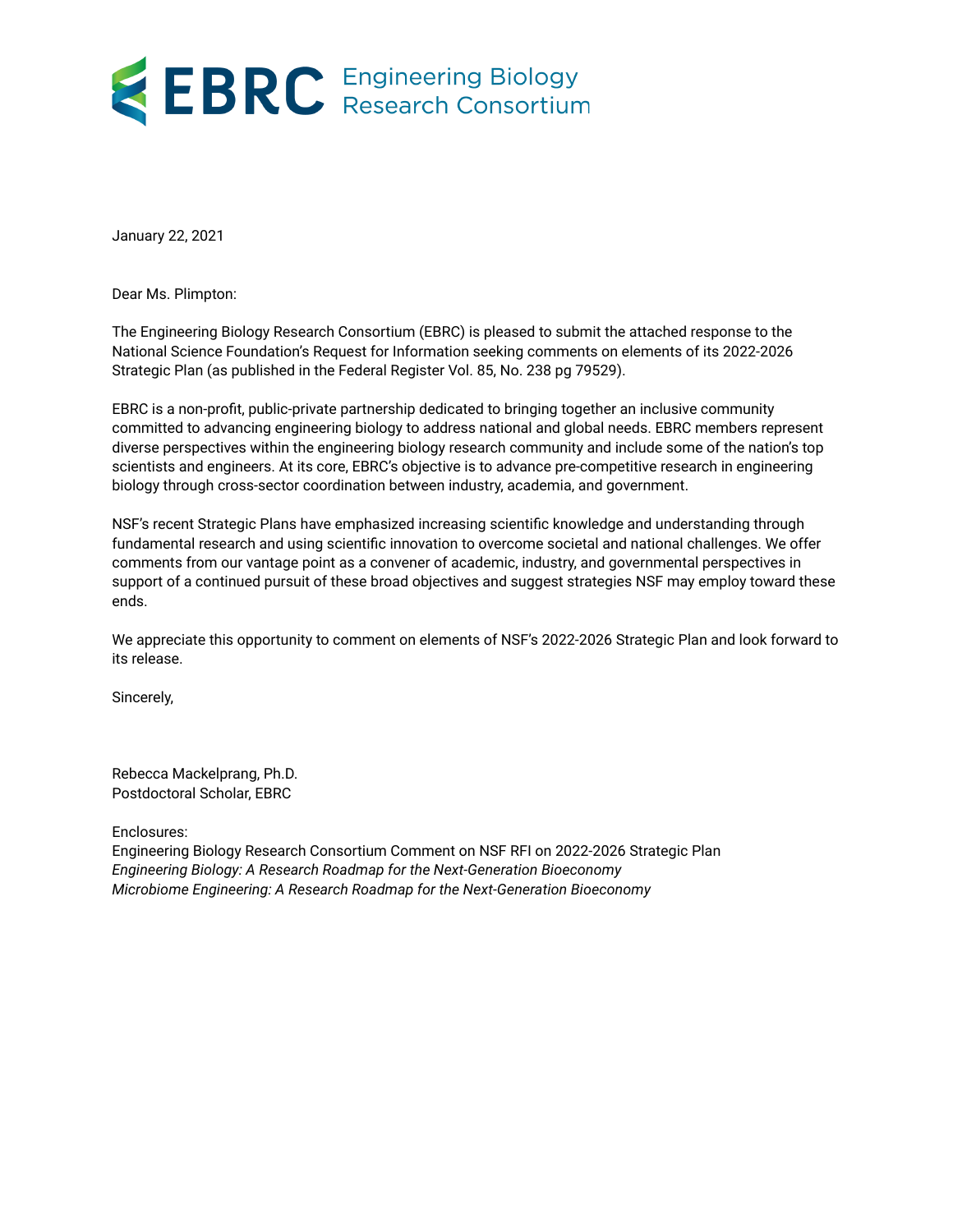# **EBRC** Engineering Biology

## **Engineering Biology Research Consortium Comment** *NSF Request for Information on 2022-2026 Strategic Plan*

The Engineering Biology Research Consortium (EBRC) is pleased to submit this response to the National Science Foundation's Request for Information seeking comments on elements of its 2022-2026 Strategic Plan. EBRC is a non-profit, public-private partnership dedicated to bringing together an inclusive community committed to advancing engineering biology to address national and global needs. EBRC members represent diverse perspectives within the engineering biology research community and include some of the nation's top scientists and engineers. At its core, EBRC's objective is to advance pre-competitive research in engineering biology through cross-sector coordination between industry, academia, and government.

NSF's recent Strategic Plans have emphasized increasing scientific knowledge and understanding through fundamental research and using scientific innovation to overcome societal and national challenges. We offer comments from our vantage point as a convener of academic, industry, and governmental perspectives in support of a continued pursuit of these broad objectives and suggest strategies NSF may employ toward these ends.

#### **1. What are the interests, values and emergent science and policy issues that the Strategic Plan should recognize?**

*We divide this response into three subsections: 1a) interests, 1b) values, and 1c) emerging science and policy issues.*

#### *1a: Interests*

NSF's strategic plan should support and communicate that strong investment in fundamental research drives knowledge, innovation, and the health and well-being of the American populace forward. Engineering biology (or synthetic biology) is an important area of research, enabling rapid innovation through the design and construction of organisms, molecules, enzymes. It is an interdisciplinary field with research areas and applications woven throughout the NSF directorates, including Biological Sciences, Computer and Information Science and Engineering, Environmental Research and Education, Mathematical and Physical Sciences, Social, Behavioral, and Economic Sciences, and Engineering. Expertise across these disciplines can be leveraged through collaborative efforts that build on fundamental techniques of engineering biology to advance national health, prosperity, and welfare. EBRC has roadmapped the technical research themes and application sectors central to these interests in *Engineering Biology: A Research Roadmap for the Next-Generation Bioeconomy* (2019, attached).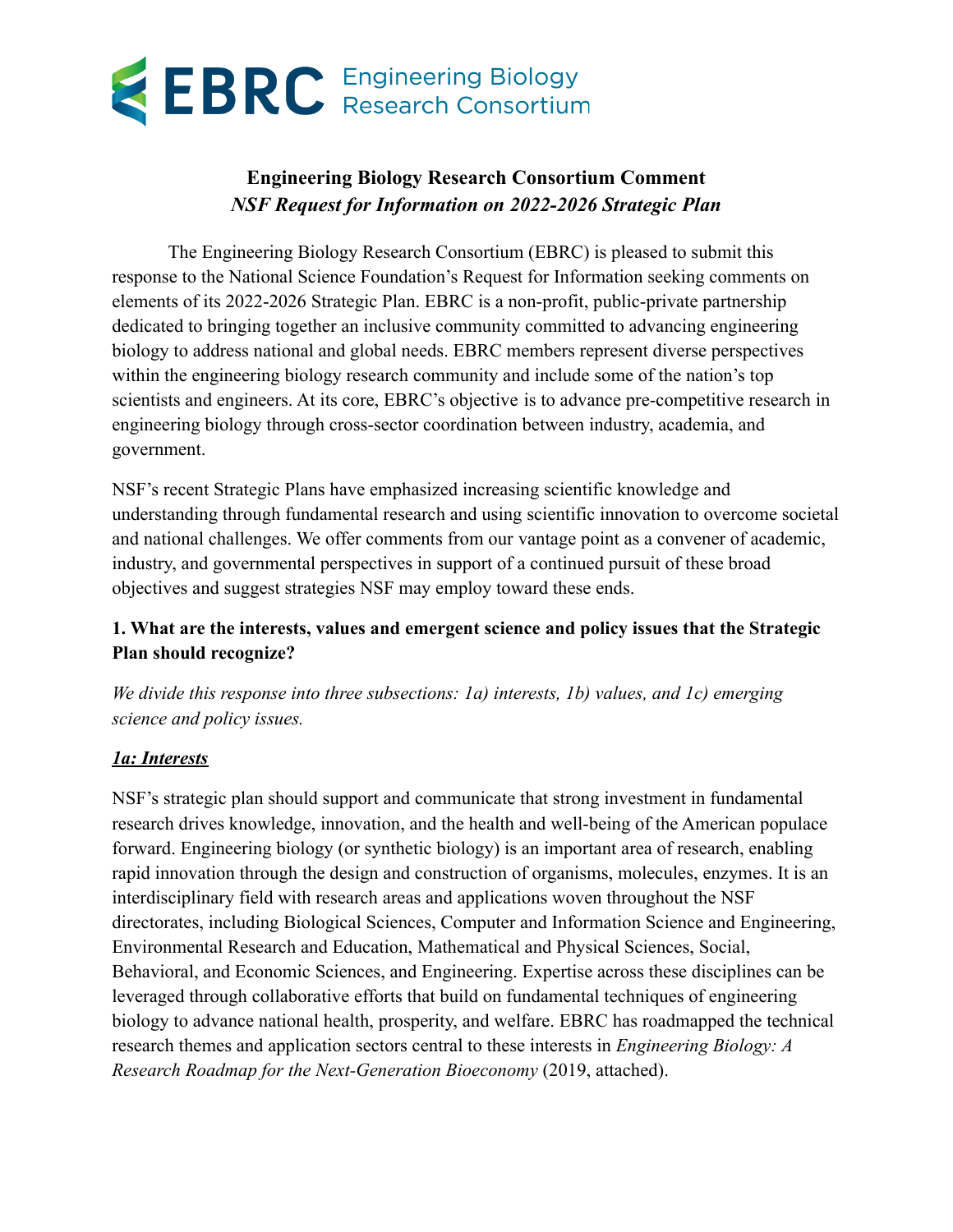Below, we offer a description of the technical themes and their application sectors summarized from *Engineering Biology* (2019), and suggest to NSF they be incorporated as areas of strong strategic interest:

#### TECHNICAL THEMES

*Engineering DNA:* Breakthroughs in DNA editing and engineering have transformed biological research. Investments in precision genome engineering and editing, oligonucleotide synthesis, and DNA fragment assembly expand the experimental capacity of researchers across biology. More work is needed to refine DNA engineering techniques for specific applications across Kingdoms of life.

*Biomolecular Engineering:* Engineering biology labs using diverse organisms and systems are working to synthesize macromolecules for desired functions through the design of metabolic pathways and circuits. As this work progresses, gene expression, proteins, RNAs, and metabolites will be increasingly tunable to desired situations and able to incorporate environmental feedback.

*Host Engineering:* Previous investments from NSF have led to incredible advances in the technical ability to engineer plants, animals, and microbes and to engineer cell-free systems. Funding should support efforts to expand host engineering capabilities in diverse organisms, to microbial consortia, and to integrate and respond to environmental conditions.

*Data Science*: The previously described three technical themes are each more effective and efficient when supported by strong modeling and data science. Improvements in software and computation lower the experimental burden on researchers as modeling predictions and experimental outputs converge. Data science is also essential for addressing challenges associated with the transition from basic to applied research such as automation, characteristic changes at scale, data flow, and informatics.

### APPLICATION SECTORS

*Industrial Biotechnology* focuses on technical challenges relevant to industrial use of synthetic biology and the establishment of the United States as a global leader in the bio-based economy. Advances in technical research themes could enable, for example, RNA or protein-based biosensors that measure and adapt to feedstocks, intermediates, or other side products in manufacturing.

*Health & Medicine* focuses on technical challenges relevant to the well-being of humans, animals, and populations through preventing and eradicating disease and supporting longevity and quality of life. The tools of engineering biology are being used extensively to develop new therapies, diagnostics, and vaccines, including COVID-19 vaccines.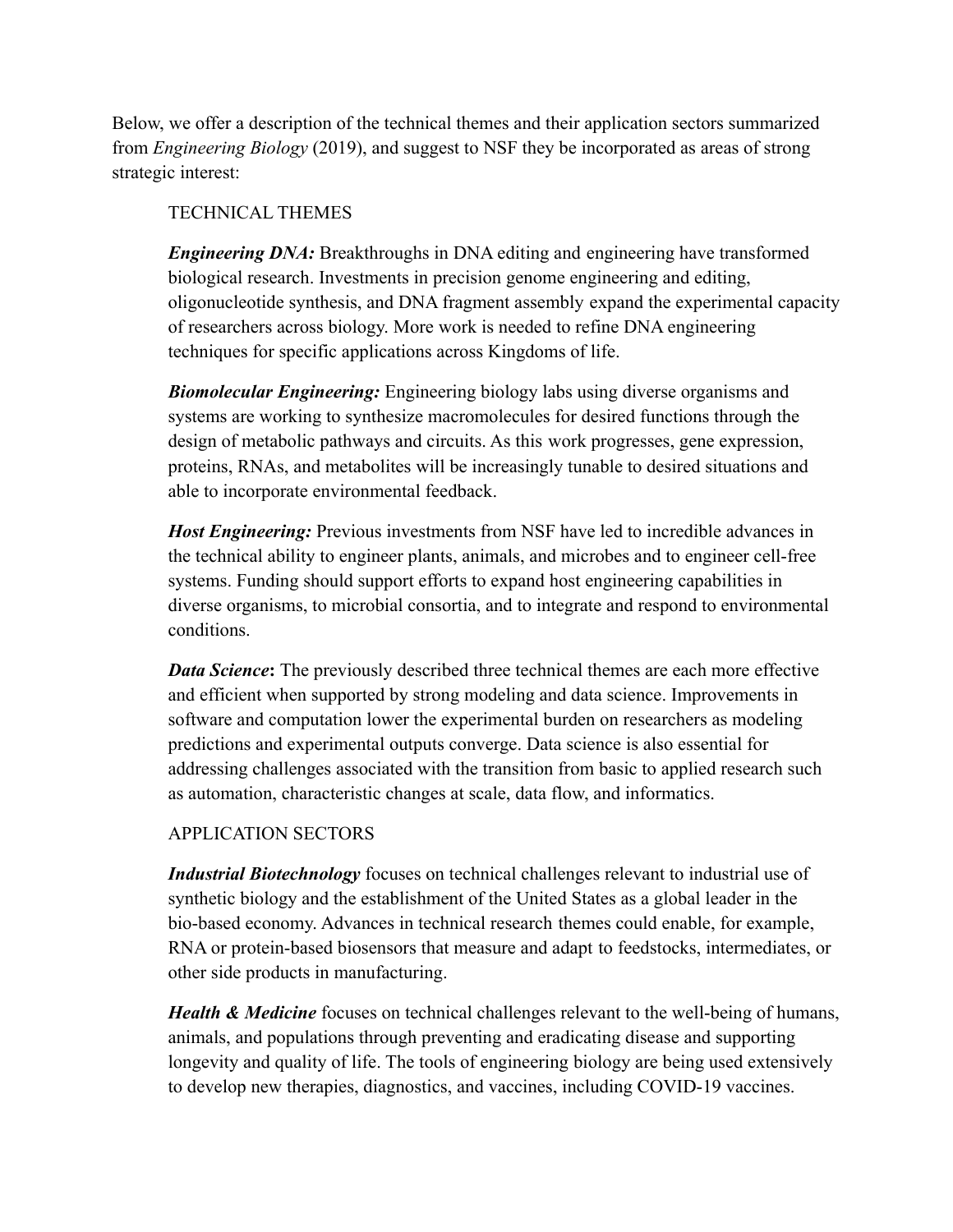*Food & Agriculture* focuses on the tools and technologies impacting how we feed the Earth's people and animals, including through the production of more food and increasing and improving nutritional content. Engineering biology is supporting development beyond traditional genetic engineering of plants and animals including precision host editing and engineering, development of microbial consortia that support soil or host health, and the production of lab-grown and plant-based meats.

*Environmental Biotechnology* focuses on the technologies and tools that enable deployment of bioengineered systems, ecosystem remediation, natural resource management, and environmental monitoring. As an example, the four technical themes could be used to design a microbial consortium that is able to metabolize harmful compounds for bioremediation (see *Microbiome Engineering: A Research Roadmap for the Next-Generation Bioeconomy*, attached)

*Energy* focuses on the application of engineering biology tools and technologies to advance clean and affordable energy sources and to reduce overall energy consumption. Engineering biology is being used to generate renewable biomass and feedstocks for energy generation and to reduce global energy consumption, for example, by making everyday enzymes, like those used in laundry detergents, more efficient.

*1b) Values* - The Strategic Plan should recognize that upholding key values facilitates the unencumbered pursuit of knowledge and leads to the greatest advances. Among these key values are fundamental discovery, risk-taking, open science, integrity and accountability, diversity, equity and inclusion, global collaboration, and sustainability (modified from *Beyond 2020: A Vision and Pathway for NIH*,

[https://www.coalitionforlifesciences.org/beyond-2020-a-vision-and-pathway-for-nih/\)](https://www.coalitionforlifesciences.org/beyond-2020-a-vision-and-pathway-for-nih/):

*Fundamental discovery:* Transformational advances in human knowledge, technologies, and problem solving arise from basic studies undertaken without knowing the future utility of the research.

*Risk-taking:* Making breakthrough discoveries and transformative advances require that scientists and funders be willing to take calculated risks and be tolerant of failure.

*Open science:* Science progresses fastest when data and publications are openly shared among scientists and with the public.

*Integrity and accountability*: The ethical, responsible conduct of science is required to build public trust and to respond to societal concerns.

*Diversity and inclusion:* Scientists with different perspectives and life experiences broaden the questions being explored and improve team decision-making, as well as the potential impact.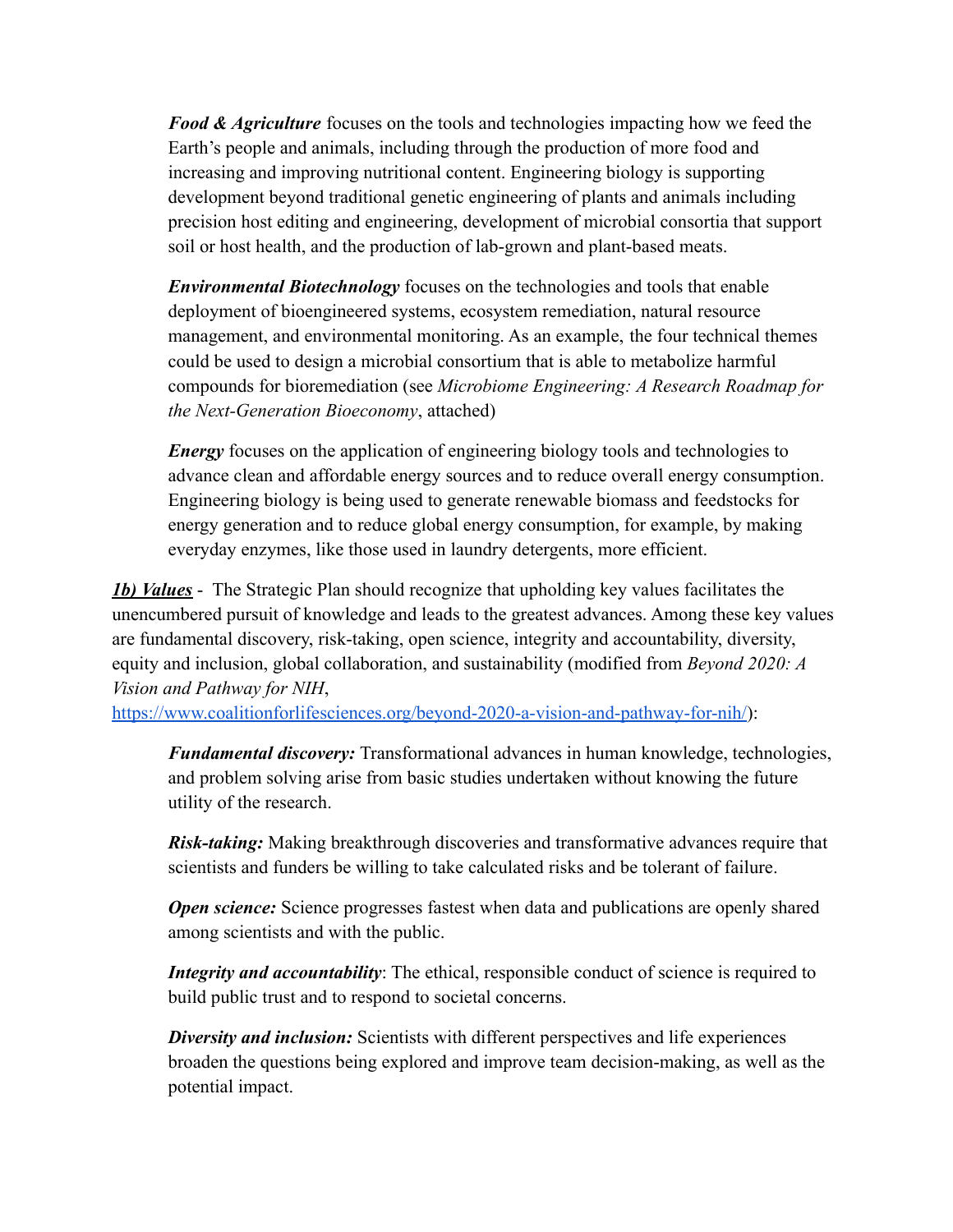*Global collaboration:* The complexity of science requires bringing together expertise from different disciplines and across sectors, both within our country and across national borders. Working together lowers the barriers to scientific discovery.

*Sustainability of scientific enterprise:* Ongoing, stable funding is essential for long term planning, bold initiatives, infrastructure needs, and workforce development.

#### *1c) Emerging science and policy issues*

Developing policy around emerging science and technology can be difficult; policy must seek to prevent misuse, enable beneficial use, and provide some means of debate, consensus-building, and regulation around emerging issues. Some emerging issues that NSF's Strategic Plan may address include gene editing, security, data sharing and integrity, privacy, intellectual property, environmental impacts, and health disparities. Here, we discuss policy issues related to gene editing and security.

*Gene editing* can be used for applications as simple as knocking out a gene in a laboratory bacterium or as weighty as editing the human germline. Its diverse array of potential applications include many that land in ethical gray areas. The challenge is, then, to support free and open research while placing safeguards that prevent its unethical use and to build mechanisms for consensus-building around applications that occupy gray areas. To meet this challenge, NSF should support interdisciplinary collaborations that bring together technical, social, and societal perspectives and expertise. They should include perspectives beyond a few elite researchers and should evaluate current and potential future directions and implications of developing technologies. They should generate actionable recommendations and support the integration of these considerations into researcher practice.

**Security:** Because of the wide range of beneficial and harmful potential applications of engineering biology research, EBRC supports a cultural shift to incorporate security analysis into every stage of the research and development lifecycle. Our Malice Analysis program, which trains graduate students and postdoctoral researchers to evaluate their own research for security concerns

(https://ebrc.org/malice-analysis-assessing-biotechnology-research-for-security-concerns/), is one approach. While our program is targeted to practitioners of engineering biology, NSF should support efforts across STEM disciplines that highlight the need to incorporate security considerations into research design and implementation. In so doing, researchers will be prepared to engage appropriately with the government and policymakers to identify and mitigate the inevitable security vulnerabilities arising from advances in science and technology.

EBRC believes that the best policy outcomes for emerging science occur when academic researchers, industry, and government work together to understand the implications of a technology and build consensus around a prudent way forward that does not stifle the pursuit of knowledge.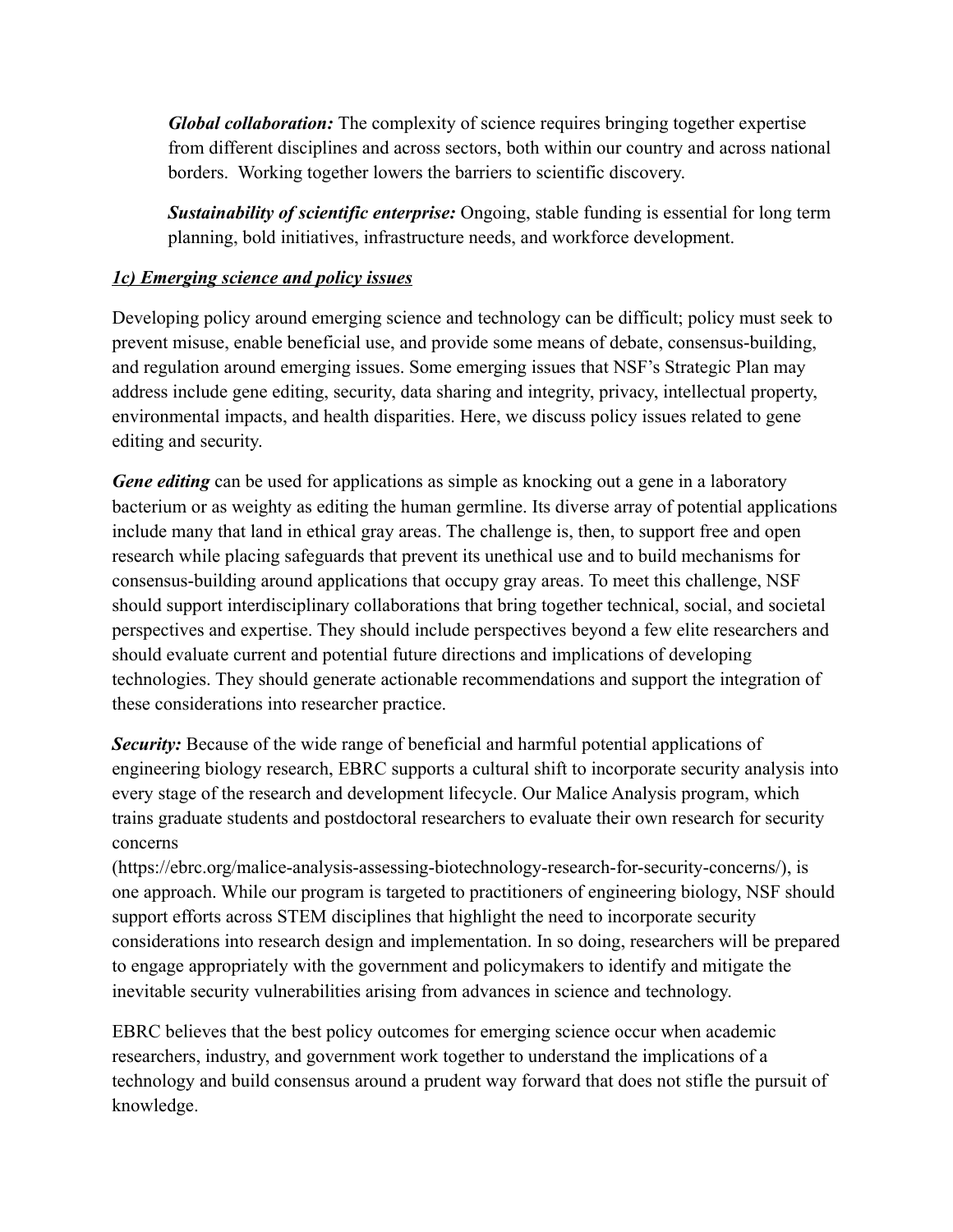#### **2. How can NSF help maintain US leadership in an evolving global research and education landscape?**

Maintenance of U.S. leadership in research and education is dependent on a recognition that people are our greatest asset. Programs and support that encourage diversity, equity, and inclusion, that promote the overall well-being of researchers, that provide sufficient opportunities for early-career researchers, and that are agnostic to institutional and pedigree prestige will help ensure that the United States fully leverages its spectacular human capital. As it does, its researchers and workforce will be well positioned to lead global efforts, initiatives, and collaborations around research and education and take leadership positions in the science-based economy.

EBRC has identified four areas of focus for its own work that are critical for advancing engineering biology research and education, and believe that they are applicable across disciplines supported by NSF. First, a greater NSF emphasis on policy and international engagement (e.g., through expansion of the Office of International Science & Engineering) within the research community it supports could spur greater engagement of researchers with both domestic and international science and science-based policy. Second, the collaboration of diverse researchers across a discipline to roadmap the goals and challenges within their field can bring common goals into focus and reduce the time to achieve major milestones. Third, a coherent strategy on supporting STEM education and a strong workforce with a range of skill levels and abilities will ensure that the leadership built by the U.S. can be sustained. And fourth, progress in research can raise security issues. To truly lead, the U.S. must recognize and address such issues without suppressing research. Attention to each of these focus areas will underpin a responsive scientific enterprise capable of adapting to unexpected breakthroughs and evolving international political and scientific events in a manner consistent with the values described in question 1.

#### *Policy & International Engagement*

As other nations continue to build competitive science and technology research and development programs, the U.S. is at risk of losing its position as a global leader if it does not renew its commitment to excellence. The U.S. must invest internally and engage globally. It must actively support and be involved in collaborative efforts (e.g., The Global Biofoundries Alliance) to avoid duplicative efforts at home and to enable our own researchers to build upon the work of others. We must commit to attracting and retaining the most talented researchers without prejudice toward their Nationality.

Maintaining leadership in discussions around the ethical, legal, and social use of emerging technologies will help promote U.S. values internationally. The U.S. has an opportunity to lead international discussion and construction of ethical frameworks surrounding the development of engineering biology's tools (e.g., genome editing) and applications (e.g., vaccine or drug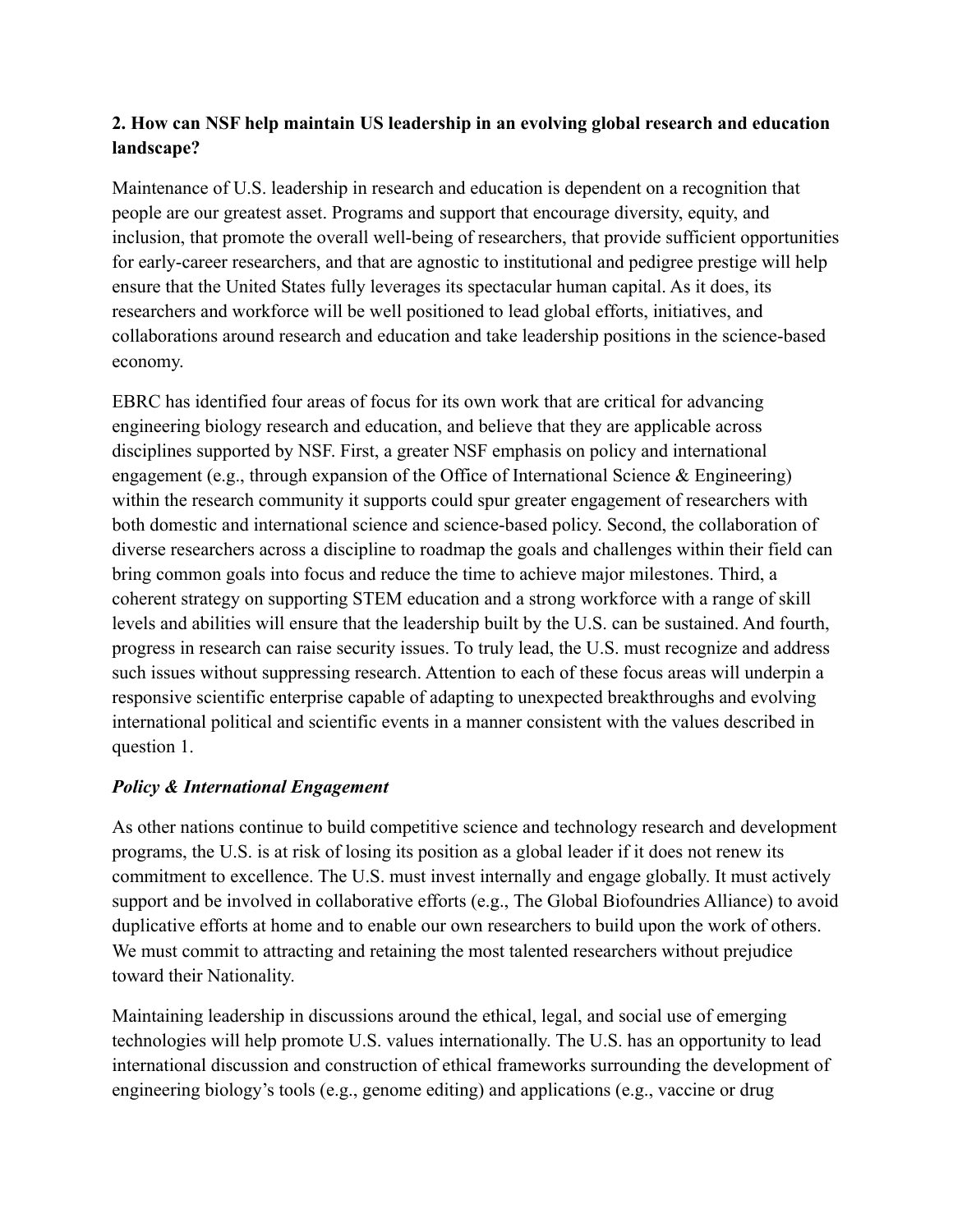development). Normalizing the incorporation of ethical, legal, and social considerations into basic research and supporting collaborations between social and technical scientists will push research in directions most likely to benefit society and will prepare the U.S. to lead the world in identifying the boundaries of ethical technology use.

#### *Education & Workforce Development*

A diverse STEM workforce benefits the entire research and development enterprise and is crucial to maintaining U.S. leadership. Different backgrounds and experiences compel people to ask different questions and approach problems with different perspectives. In the United States, science generally and engineering biology specifically continue to have an inexcusable overrepresentation of white males. Special consideration should be given to programs working to identify leaks in the diversity pipeline, the cause of the leaks, and repairs that promote an inclusive and respectful research enterprise. However, it's important to acknowledge that the terminal end of this "pipeline" has limited academic faculty positions and research funding available and that individuals may intentionally exit that pipeline for reasons of professional interest. Therefore, conduits to STEM-based positions in industry, teaching, policy, communications, and civil service should be recognized and supported along the STEM education pipeline. As an example of one area of focus, graduate students widely find that exploring opportunities outside of research is not supported by faculty advisors and mentors. Incorporating training opportunities for them that are sanctioned by faculty into graduate education is important for building a STEM workforce that is prepared to lead not only in scientific research, but in science policy, science education, and science communication.

Additionally, not everyone who can contribute to the STEM workforce can enter the pipeline through the same channels. Support for training opportunities outside of traditional higher education channels (e.g., training certification programs; retraining programs) could provide entry to the field for those transitioning from other industries or who have not followed traditional educational paths. To ensure that formal training prepares students for the jobs that actually exist in their geographic region, NSF can support partnerships between community or junior colleges and companies that align education and training to industry needs.

Building the STEM workforce that the U.S. needs to reach its potential as a global leader in research and innovation may require evidence-based, fundamental shifts in how we view and perform science education and training. As described in our response to question 1, our values support undertaking bold ideas with big potential benefits to move beyond a stagnant status-quo. Within the field of engineering biology, the potential benefits include a dominant bioeconomy led by a diverse workforce. But to achieve this robust bioeconomy workforce, its members must be trained with agile skills and flexibility to adjust to quickly evolving demands and landscapes. Investments must be made in not only supporting the fundamental research contributing to biotechnologies, but also in support of the necessary spectrum of skills and knowledge for careers in industrial biotechnology and biomanufacturing.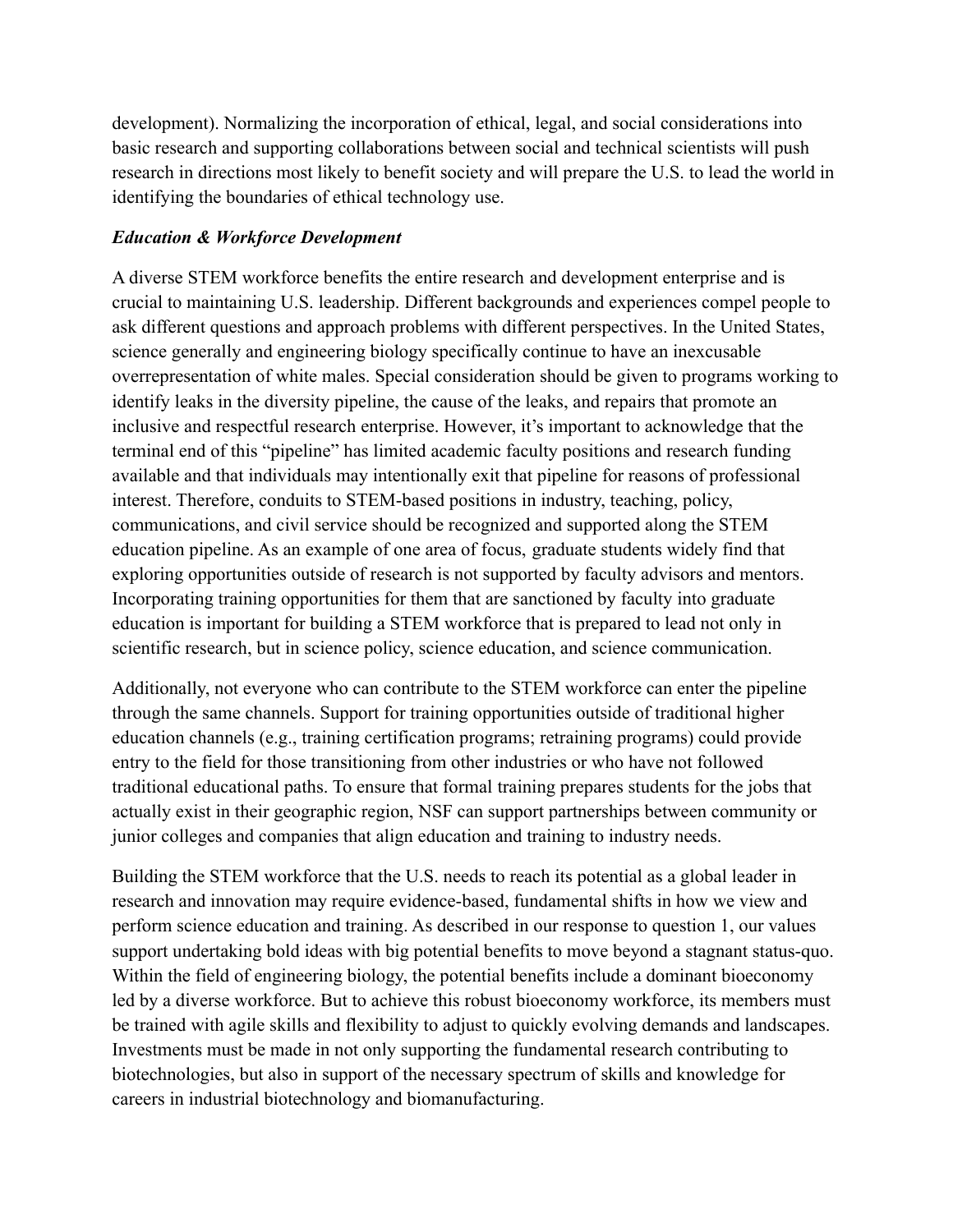#### *Roadmapping Research Advancement and Innovation*

Roadmapping research goals and associated challenges and milestones can highlight priority research areas, unite research fields, facilitate collaboration and coordinated efforts, and efficiently advance ambitious research agendas. Partnerships across academia, industry, and government are best-suited to capture the breadth of a field and present a realistic picture of what research can accomplish on given time horizons and the barriers that must be overcome to do so. The EBRC's 2019 *Engineering Biology: A Research Roadmap for the Next-Generation Bioeconomy* (attached) leveraged the expertise of more than 80 members of the field to articulate and share short- and long-term opportunities and challenges. EBRC has since released *Microbiome Engineering: A Research Roadmap for the Next-Generation Bioeconomy* (attached) and *Engineering Biology & Materials Science: A Research Roadmap for Interdisciplinary Innovation* (<https://roadmap.ebrc.org/2021-roadmap-materials/>). Roadmaps present policymakers (e.g., funders), companies, and academics with holistic views of a field and can facilitate collaboration and unity behind achieving research milestones. The roadmap developed by our engineering biology community supports U.S. leadership in the field both by its creation and by the research and applications to which it calls attention. Roadmapping may be successfully used in other disciplines to support unifying, goal-oriented, holistic approaches to US-led scientific advancement.

#### *Security in Research*

Advances in engineering biology and many other STEM fields have associated security implications. This is one of the most important areas in which the U.S. must provide leadership, as an influence vacuum here could steer global practice away from our own National interests and deprioritize our societal values.

To achieve this, NSF should support community-building security and associated issues. For example, iGEM (International Genetically Engineered Machine) competitions place an emphasis on the incorporation of security considerations into all phases of the research life-cycle. The consideration of security issues must not be limited to research funded by DHS and/or DoD. NSF's broad reach enables it to support the introduction of security into the awareness and education of researchers and trainees across diverse specialties. Attention and support should be given to efforts that seek to foster interdisciplinary training and collaboration such as those between technical researchers and social scientists.

#### **3. How can the plan best underscore the importance to the Nation of fundamental research and its broader impacts?**

The NSF 2022-2026 Strategic Plan should, as it has in the past, highlight how fundamental research supported by the NSF has been formative to advances across all aspects of human life